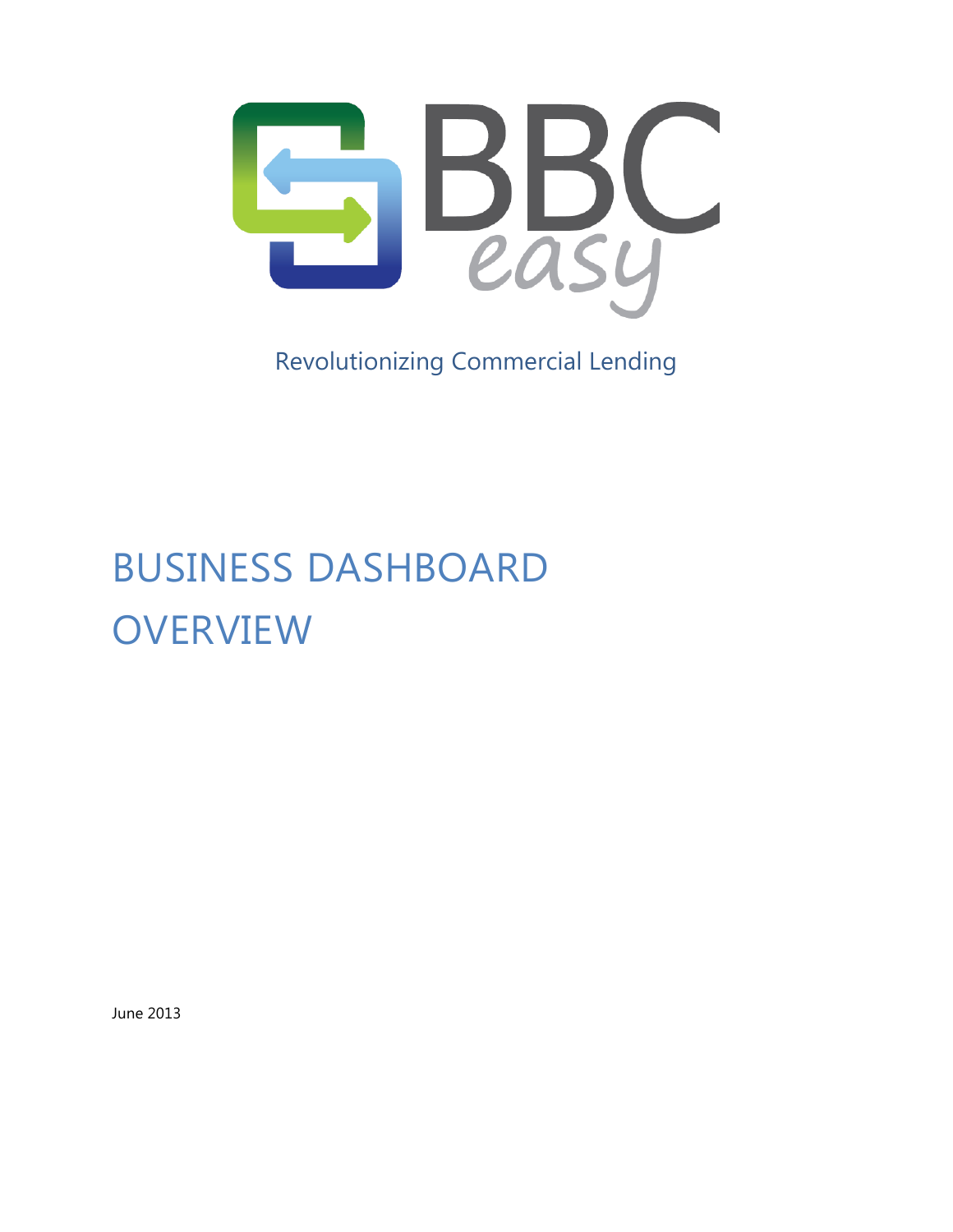

The information contained in this document represents the current view of Booyami, Inc. on the issues discussed as of the date of publication. Because Booyami must respond to changing market conditions, it should not be interpreted to be a commitment on the part of Booyami, and Booyami cannot guarantee the accuracy of any information presented after the date of publication.

Complying with all applicable copyright laws is the responsibility of the user. Without limiting the rights under copyright, no part of this document may be reproduced, stored in or introduced into a retrieval system, or transmitted in any form or by any means (electronic, mechanical, photocopying, recording, or otherwise), or for any purpose, without the express written permission of Booyami, Inc.

Booyami may have patents, patent applications, trademarks, copyrights, or other intellectual property rights covering subject matter in this document. Except as expressly provided in any written license agreement from Booyami, the furnishing of this document does not give you any license to these patents, trademarks, copyrights, or other intellectual property.

© 2013 Booyami, Inc. All rights reserved.

BBC Easy and Booyami are either registered trademarks or trademarks of Booyami Inc. in the United States and/or other countries.

The names of actual companies and products mentioned herein may be the trademarks of their respective owners.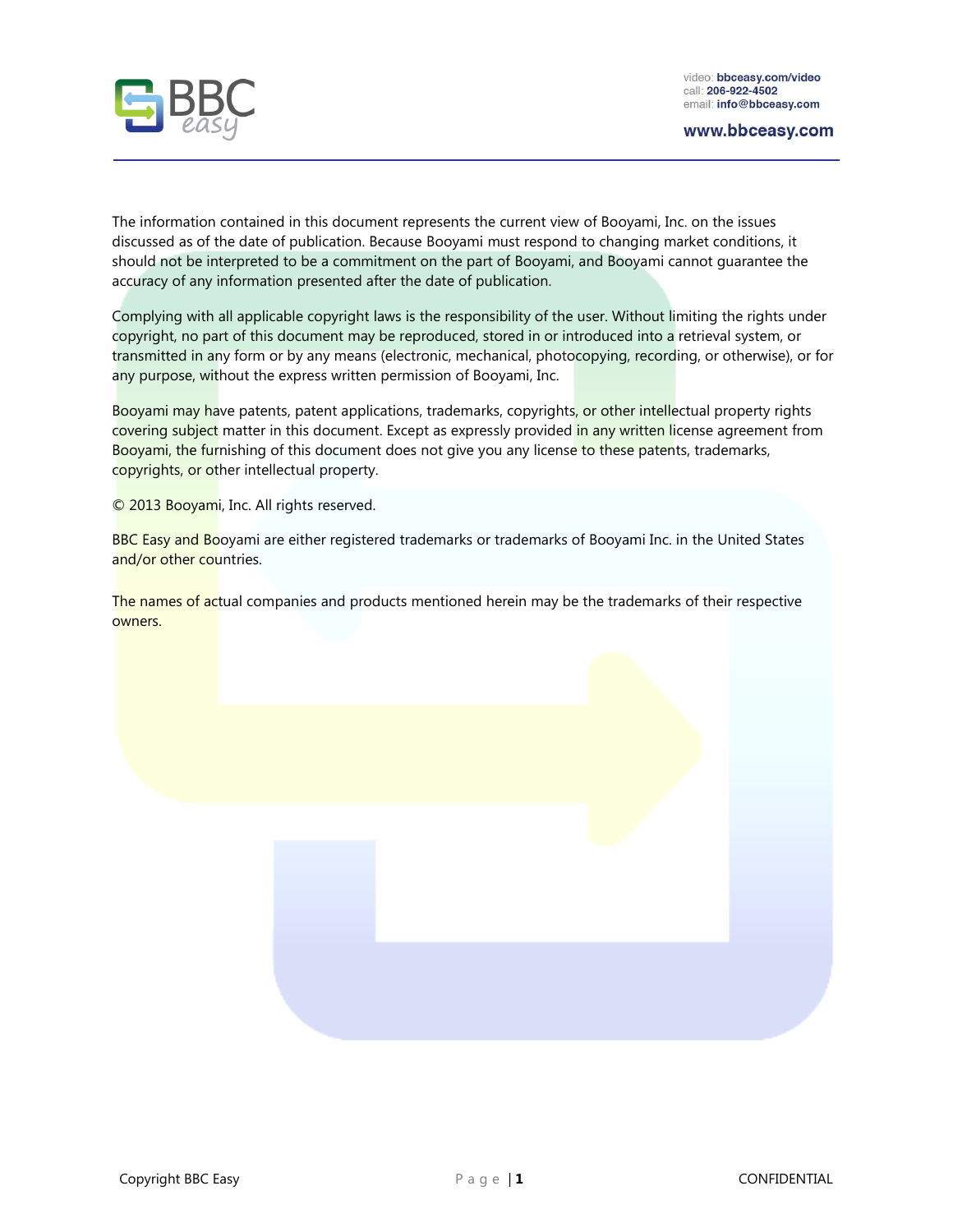

# **TABLE OF CONTENTS**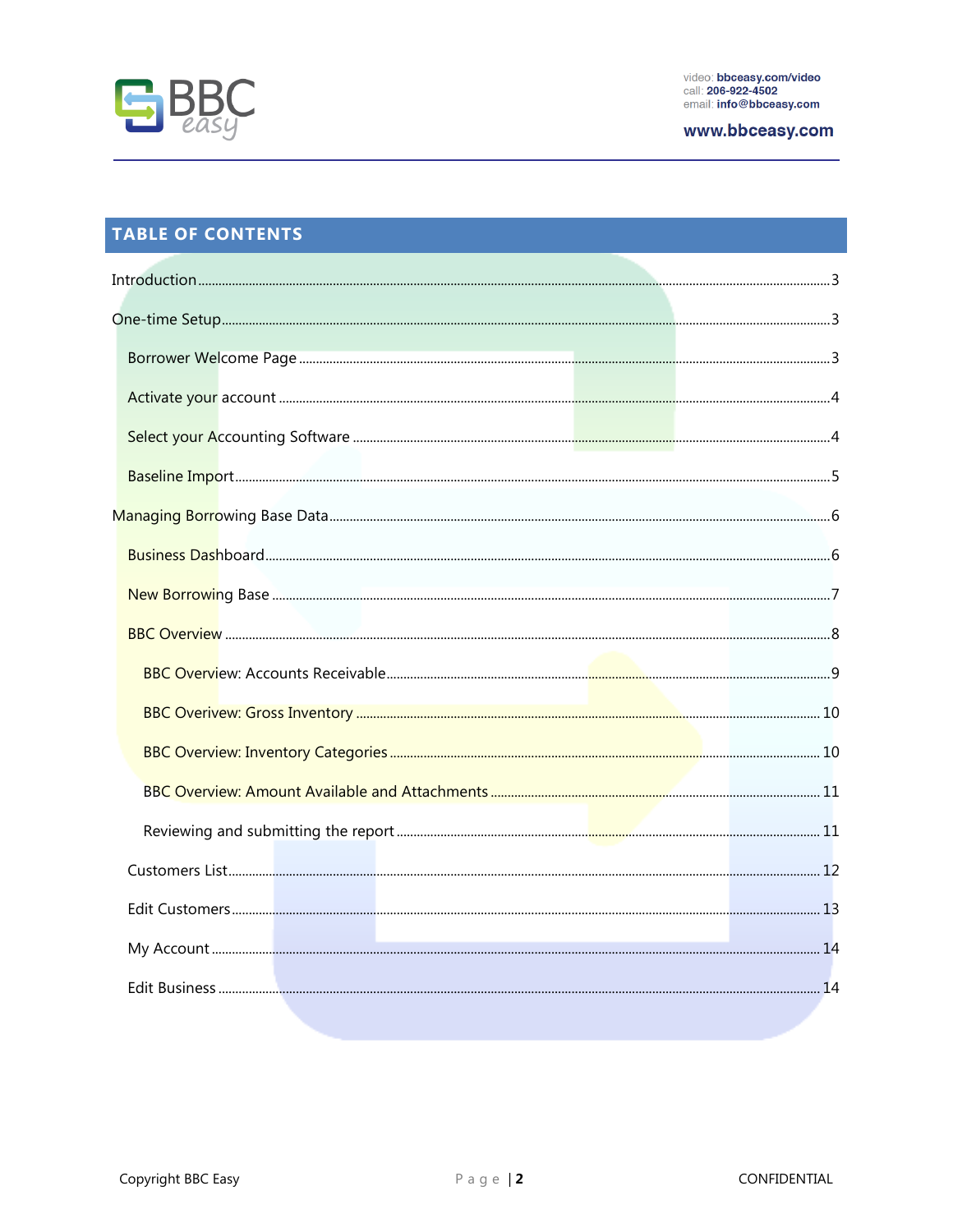



# <span id="page-3-0"></span>**INTRODUCTION**

BBC Easy provides a simple yet powerful dashboard to assist businesses with the automation and monitoring of Borrowing Base Certificates. This document is designed to provide a brief introduction to the most commonly used areas of the BBC Easy solution.

## <span id="page-3-1"></span>**ONE-TIME SETUP**

## <span id="page-3-2"></span>BORROWER WELCOME PAGE

When your lender sets up your account, you'll receive a welcome email containing a link: "Get Started: It's easy and fast." That link will bring you to the welcome page. You can get started right away using the "Get Started" button, or watch the videos at the bottom of the page to learn more about automating BBCs.

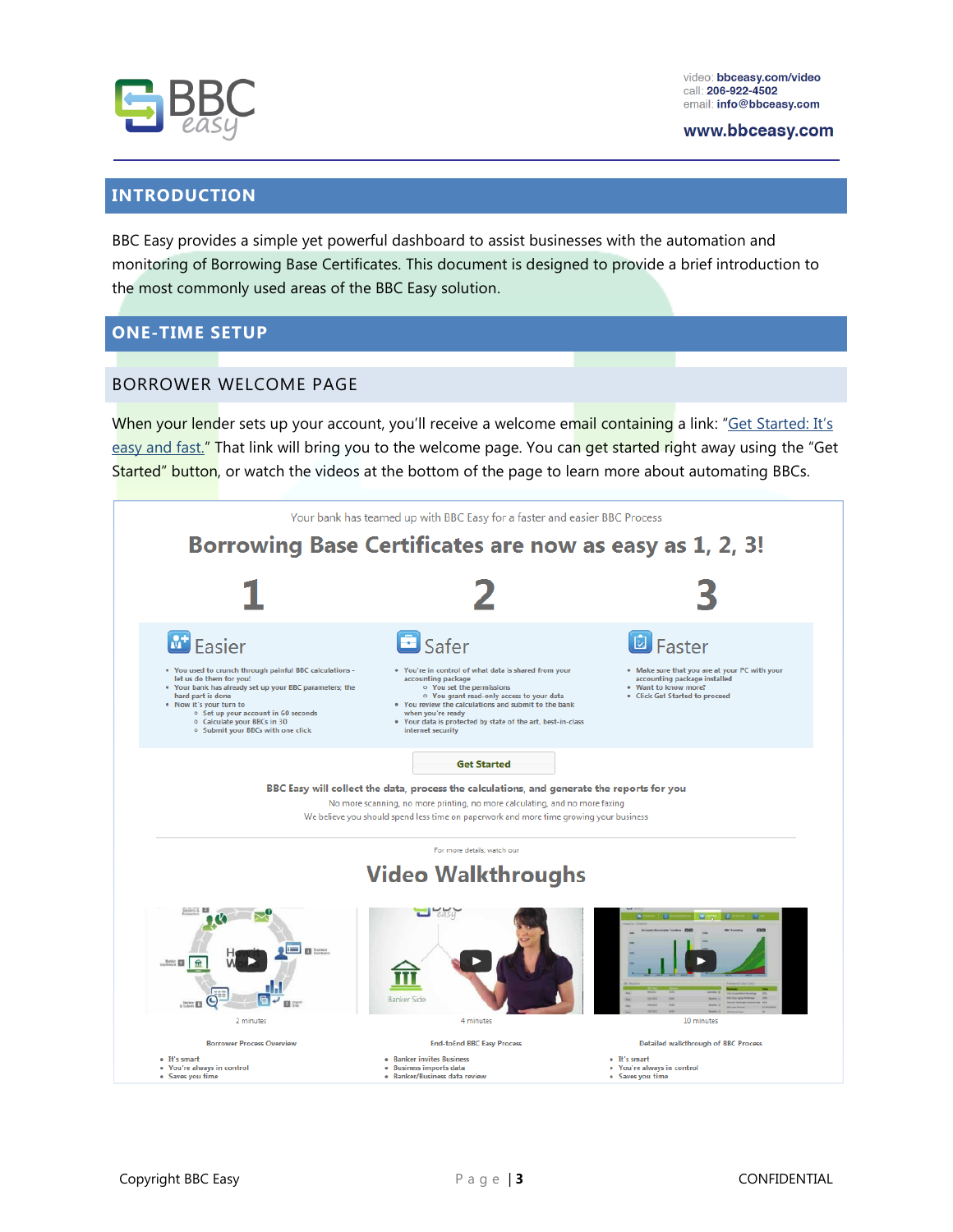

## <span id="page-4-0"></span>ACTIVATE YOUR ACCOUNT

Set your password and approve the BBC Easy Terms of Use.

|                                                                                                                                                                                                                       |              |                                       |                     | Sign In              |  |
|-----------------------------------------------------------------------------------------------------------------------------------------------------------------------------------------------------------------------|--------------|---------------------------------------|---------------------|----------------------|--|
| <b>WHAT IS BBC EASY?</b>                                                                                                                                                                                              | How It Works | 量<br>Support                          | <b>AVA</b> ABOUT US | GET MORE INFORMATION |  |
|                                                                                                                                                                                                                       |              | <b>WELCOME TO BBC EASY</b>            |                     |                      |  |
|                                                                                                                                                                                                                       |              |                                       |                     |                      |  |
| You're almost there! Let's get your account activated.<br>User name<br>dave.delta@testborrcwer.com<br>Password<br>Confirm<br>I certify that I have read and agree to the BBC Easy Terms of Use<br>Activate my account |              |                                       |                     |                      |  |
|                                                                                                                                                                                                                       |              | @ 2013 BBC Easy. All Rights Reserved. |                     |                      |  |

# <span id="page-4-1"></span>SELECT YOUR ACCOUNTING SOFTWARE

If your accounting software is not in the list, select "Other" and contact your lender for instructions.

|                                                                                                                                                                                                                                                                                                                                                                                                                                                                         | dave.delta@testborrower.com   Sign Out                                                                                                                   |
|-------------------------------------------------------------------------------------------------------------------------------------------------------------------------------------------------------------------------------------------------------------------------------------------------------------------------------------------------------------------------------------------------------------------------------------------------------------------------|----------------------------------------------------------------------------------------------------------------------------------------------------------|
|                                                                                                                                                                                                                                                                                                                                                                                                                                                                         |                                                                                                                                                          |
| Welcome to BBC Easy                                                                                                                                                                                                                                                                                                                                                                                                                                                     |                                                                                                                                                          |
|                                                                                                                                                                                                                                                                                                                                                                                                                                                                         | Before we get started, we need to know which accounting software you use with your business. If you cannot find your software in the list, choose Other. |
| -- Select a product --<br>۰<br>Maxwell Systems American Contractor<br>Microsoft Dynamics GP<br>Sage ERP ACCPAC 500<br><b>MAS 200</b><br><b>MAS 90</b><br>Peachtree Complete Accounting<br>Peachtree First Accounting<br>Peachtree Pro Accounting<br>Peachtree Quantum Accounting<br>QuickBooks Enterprise Solutions<br>QuickBooks Premier<br>QuickBooks Premier Plus<br>QuickBooks Premier: Accountant Edition<br>QuickBooks Pro<br>QuickBooks Pro Plus<br>Sage Sage 50 | <b>Next</b>                                                                                                                                              |
| Sage Simply Accounting Accountants' Edition                                                                                                                                                                                                                                                                                                                                                                                                                             | C 2013 BBC Easy. All Rights Reserved.                                                                                                                    |
| Sage Simply Accounting First Step<br>Sage Simply Accounting Premium<br>Sage Simply Accounting Pro                                                                                                                                                                                                                                                                                                                                                                       |                                                                                                                                                          |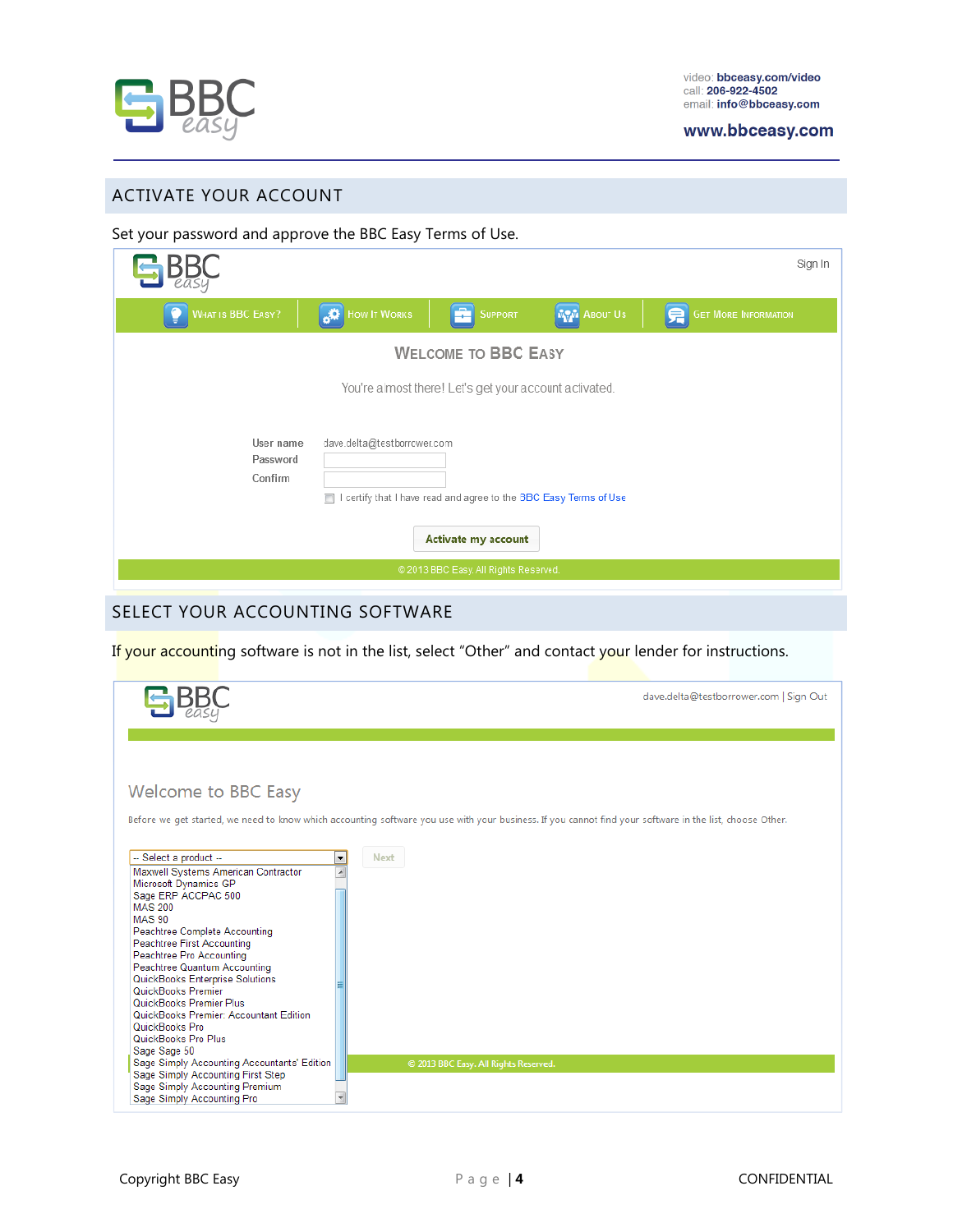

#### www.bbceasy.com

#### <span id="page-5-0"></span>BASELINE IMPORT

If your lender has requested it, BBC Easy will collect historical borrowing base data to establish a baseline for the charts, graphs, and reports in your dashboard. The data collected will match the borrowing base information already provided to your lender for the corresponding month's ends.

- Use the "Link to BBC Easy" button to launch the BBC Easy Linker application and begin the import of your Borrowing Base data.
- The blue button with the question mark provides a step-by-step guide to the linking process for your specific accounting software.
- If you selected the wrong accounting software in the prior step, you can change your selection using the "Change Accounting Package" button.

|                                                                                                                                                                                                                                                               | dave.delta@testborrower.com   Sign Out |
|---------------------------------------------------------------------------------------------------------------------------------------------------------------------------------------------------------------------------------------------------------------|----------------------------------------|
|                                                                                                                                                                                                                                                               |                                        |
| Collecting baseline data                                                                                                                                                                                                                                      |                                        |
| Your bank has requested the collection of 3 months of historical borrowing base data. BBC Easy will link to QuickBooks Premier Plus, and securely<br>upload this information. If you have any questions, contact Devin ConstantBank (devin@constantbank.com). |                                        |
| $\boxed{?}$<br><b>Link to BBC Easy</b>                                                                                                                                                                                                                        |                                        |
| Your accounting package is currently set to QuickBooks Premier Plus 2012.<br><b>Change Accounting Package</b>                                                                                                                                                 |                                        |
|                                                                                                                                                                                                                                                               |                                        |
| C 2013 BBC Easy. All Rights Reserved.                                                                                                                                                                                                                         |                                        |

That's all there is to get started! Once your baseline completes, you'll be directed to your dashboard. The next section reviews the interface used to submit and monitor your BBCs.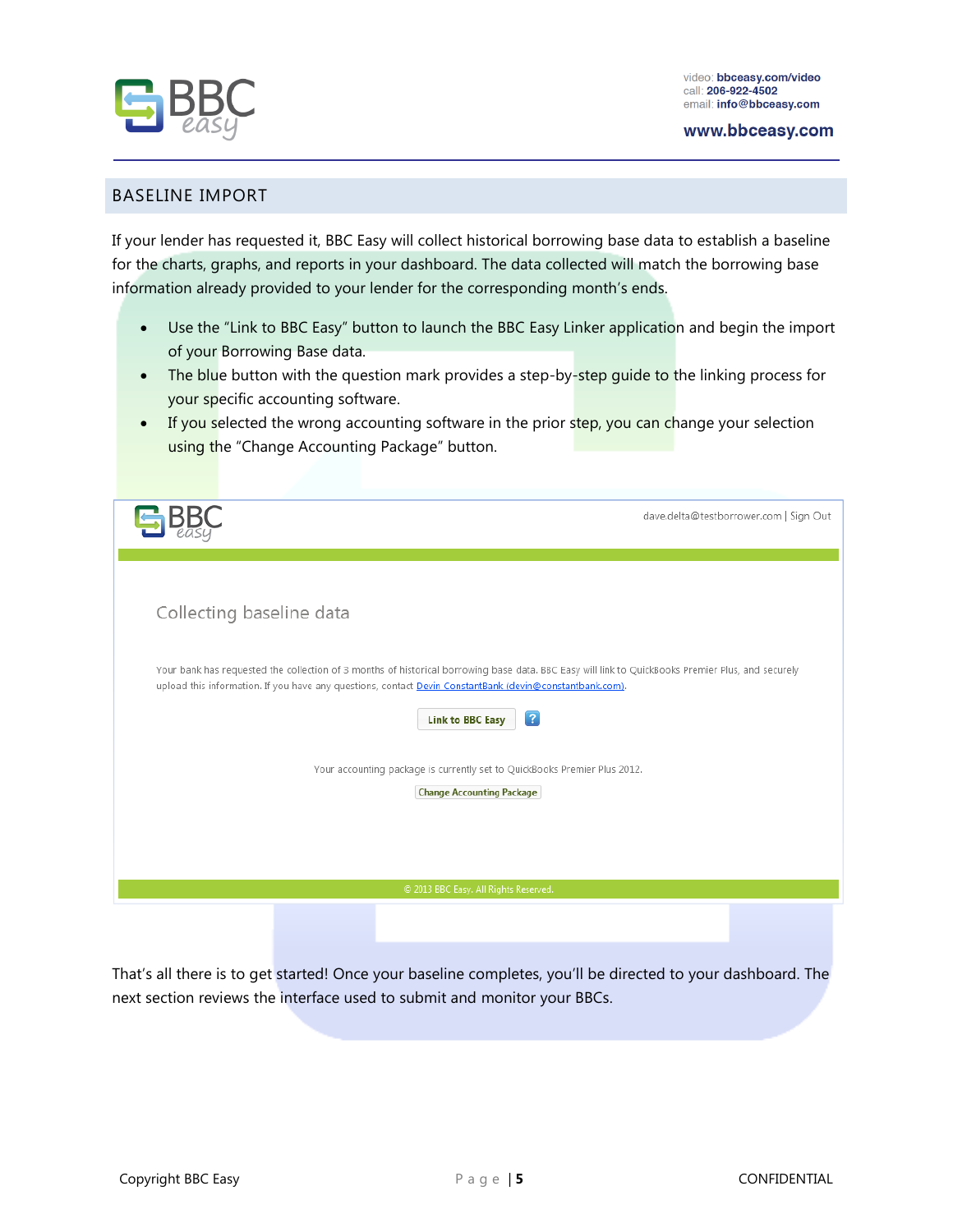

## <span id="page-6-0"></span>**MANAGING BORROWING BASE DATA**

#### <span id="page-6-1"></span>BUSINESS DASHBOARD

The dashboard serves as your home page for your BBC management and provides an overview of your Borrowing Base history.

- The charts in the Health Overview present recent history for Accounts Receivable and BBC Trends.
- Borrowing Base Certificates entered into the system are summarized and available for viewing.
- Notes may contain a message from your lender.
- **BBC Parameters lists the settings your lender uses to calculate your eligible Borrowing Base.**

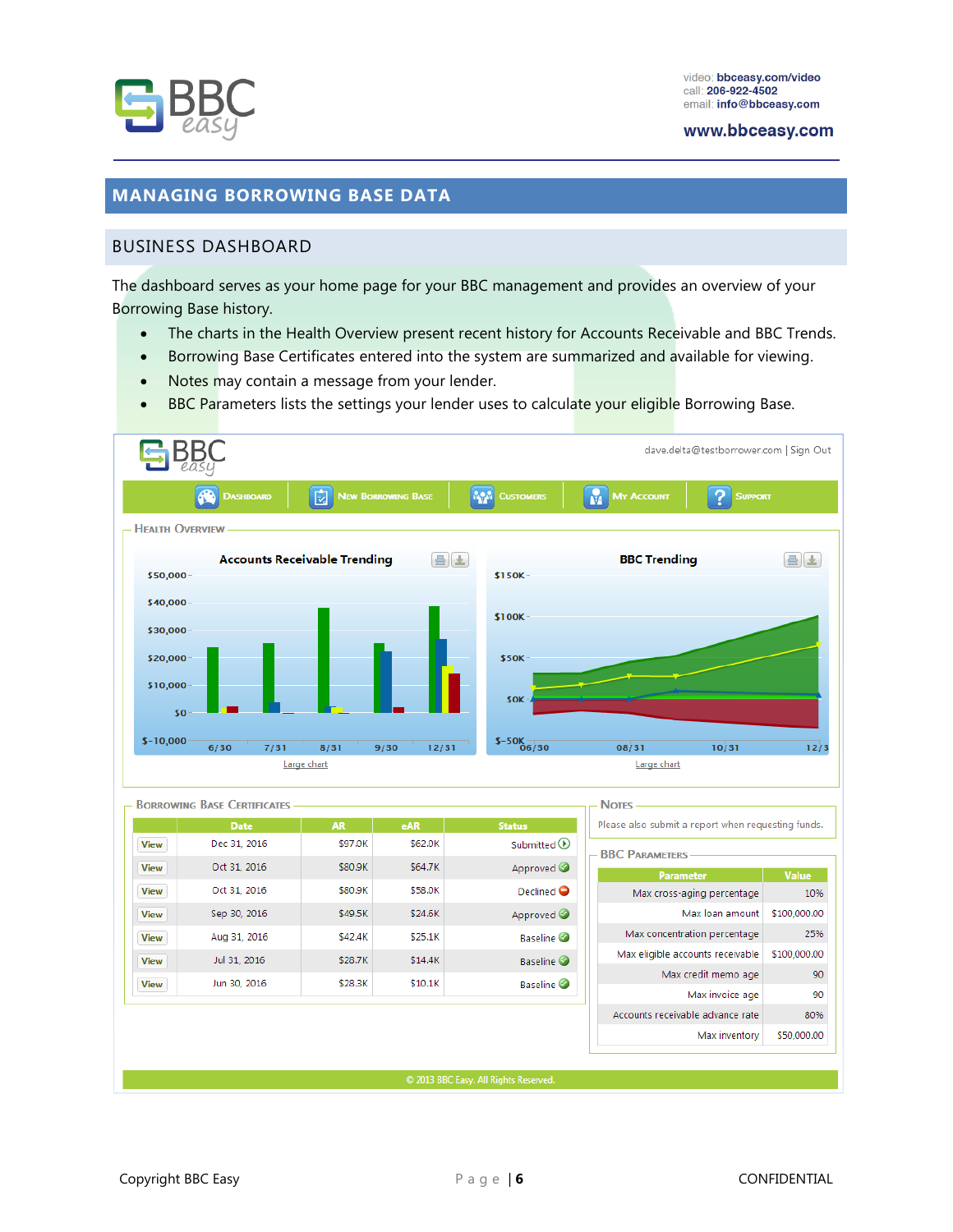

#### www.bbceasy.com

#### <span id="page-7-0"></span>NEW BORROWING BASE

Use the "New Borrowing Base" button in the menu bar when your scheduled BBC is due.

- Change the reporting date to the date requested by your lender (i.e. the previous month's end).
- If your accounting software has changed since the last BBC submission, use the "Change Accounting Package" button to link to your new software.
- When you're ready to proceed, select the "Import" button to link to your accounting software and generate your BBC.

|                  |                                                                                                                         |                                           |                   | dave.delta@testborrower.com   Sign Out |
|------------------|-------------------------------------------------------------------------------------------------------------------------|-------------------------------------------|-------------------|----------------------------------------|
| <b>DASHBOARD</b> | NEW BORROWING BASE                                                                                                      | <b>M<sub>W</sub></b> CUSTOMERS            | <b>MY ACCOUNT</b> | <b>SUPPORT</b>                         |
|                  | <b>Start a New BBC</b>                                                                                                  |                                           |                   |                                        |
|                  | To get started with your new borrowing base certificate, enter the reporting<br>date below and click the Import button. |                                           |                   |                                        |
|                  | You will have the chance to review everything before any information is<br>transmitted to your lender.                  |                                           |                   |                                        |
|                  | Reporting date: 6/14/2013                                                                                               |                                           |                   |                                        |
|                  |                                                                                                                         | $\overline{?}$<br>Import                  |                   |                                        |
|                  |                                                                                                                         | Skip import and manually enter BBC values |                   |                                        |
|                  | Your accounting package is currently set to QuickBooks Premier 2012.                                                    |                                           |                   |                                        |
|                  |                                                                                                                         | <b>Change Accounting Package</b>          |                   |                                        |
|                  |                                                                                                                         | C 2013 BBC Easy. All Rights Reserved.     |                   |                                        |
|                  |                                                                                                                         |                                           |                   |                                        |
|                  |                                                                                                                         |                                           |                   |                                        |
|                  |                                                                                                                         |                                           |                   |                                        |
|                  |                                                                                                                         |                                           |                   |                                        |
|                  |                                                                                                                         |                                           |                   |                                        |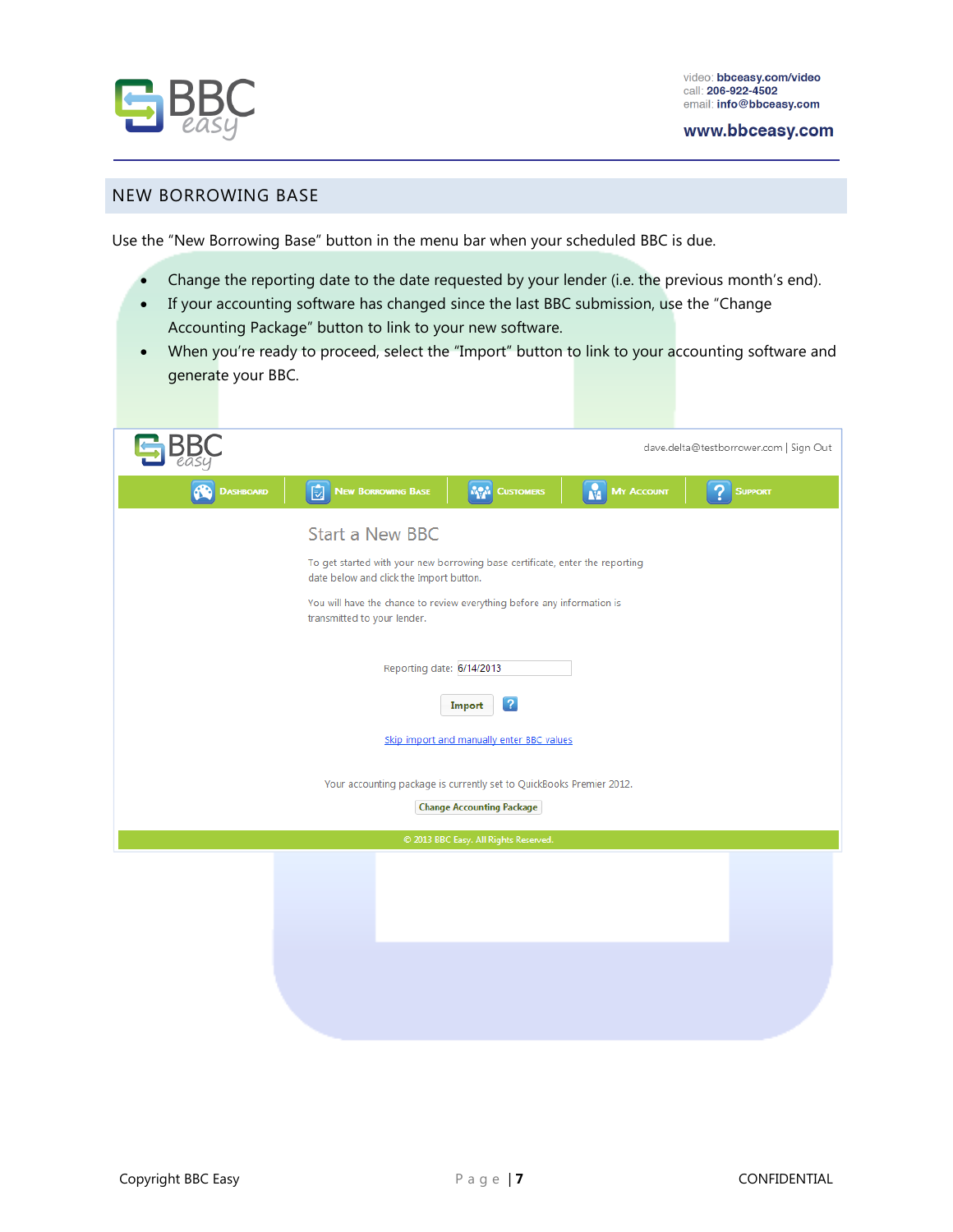

www.bbceasv.com

#### <span id="page-8-0"></span>BBC OVERVIEW

When the import completes, the Borrowing Base calculations are summarized for your review on the BBC Overview page. The BBC may have several sections depending upon the requirements set by your lender.

## ACCOUNTS RECEIVABLE

The BBC Easy Linker pulls the A/R and A/P data requested by your lender and calculates the eligible Accounts Receivable using the assigned parameters. The summary differentiates between the accounts which contribute to your eligibility and the various ineligibles which have been identified by your lender (e.g. Aged Invoices, Concentration, Foreign Accounts, etc). After taking into account the advance rate and any limit to A/R, your Eligible Accounts Receivable is identified at the bottom.

#### INVENTORY

There are two ways to report Inventory using BBC Easy. Tracking Gross Inventory will apply a preconfigured advance rate to the inventory value pulled directly from your Accounting Software. Alternatively, lenders may request that inventory data be manually broken out into the standard categories: Raw Materials, Works-in-progress, and Finished goods. These fields require manual entry but allow for different advance rates for each category.

#### AMOUNT AVAILABLE

This section totals the eligible contributions from the other sections. Here you also have the option to provide details on any other credits, loans, or debits on your account. Lastly you may provide an update on the amount currently borrowed and specify a new advance request. (Note: the Amount Requested field may be hidden from the interface by your lender.)

#### ATTACHMENTS

With each import, BBC Easy generates A/R aging reports in csy format. The reports cover both Due Date Aging and Invoice Date Aging and can be downloaded into Excel for additional review. An inventory report is also provided if inventory is used in the calculation of your borrowing base. The "Upload Attachment" button can be used to send files and communication to your lender.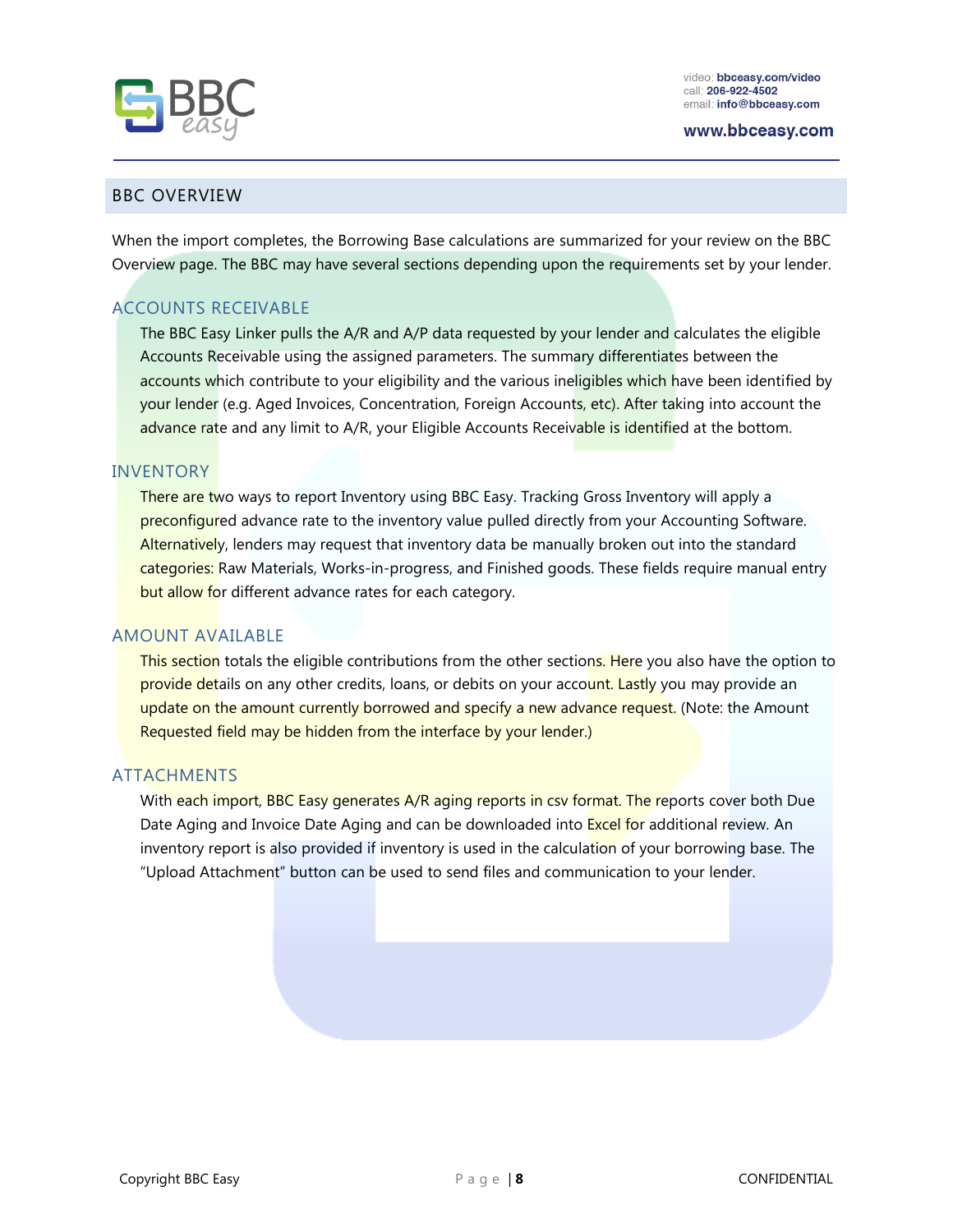

# <span id="page-9-0"></span>BBC OVERVIEW: ACCOUNTS RECEIVABLE

| <b>BORROWING BASE CERTIFICATE FOR SAMPLE BUSINESS -</b> |                         |                |
|---------------------------------------------------------|-------------------------|----------------|
|                                                         | Information as of date: | 3/31/2013      |
| 8 Sales & Collections                                   |                         |                |
| Sales                                                   |                         | \$0.00         |
| Collections                                             |                         | \$0.00         |
| <b>28 Accounts Receivable</b>                           |                         | \$580,000.00   |
| AR accounts (up to 30 days)                             |                         | \$139,200.00   |
| AR Accounts (31 - 60 days)                              |                         | \$671,100.00   |
| AR Accounts (61 - 90 days)                              |                         | \$309,500.00   |
| Aged Accounts over 90 days                              |                         | \$112,401.00   |
| <b>Gross accounts receivable</b>                        |                         | \$1,232,201.00 |
| Invoices over 90 days                                   |                         | \$114,900.00   |
| Credit memos older than 90 days                         |                         | (\$2,499.00)   |
| Cross-aged invoices                                     |                         | \$0.00         |
| Amount over 20% concentration                           |                         | \$62,559.80    |
| Foreign invoices                                        |                         | \$34,000.00    |
| Government invoices                                     |                         | \$0.00         |
| Contra amount                                           |                         | \$15,000.00    |
| <b>Related invoices</b>                                 |                         | \$0.00         |
| Deferred revenue                                        |                         | \$0.00         |
| Retention                                               |                         | \$0.00         |
| Net accounts receivable                                 |                         | \$1,008,240.20 |
| Accounts receivable advance rate                        |                         | 80%            |
| Max eligible accounts receivable                        |                         | \$580,000.00   |
| <b>Eligible accounts receivable</b>                     |                         | \$580,000.00   |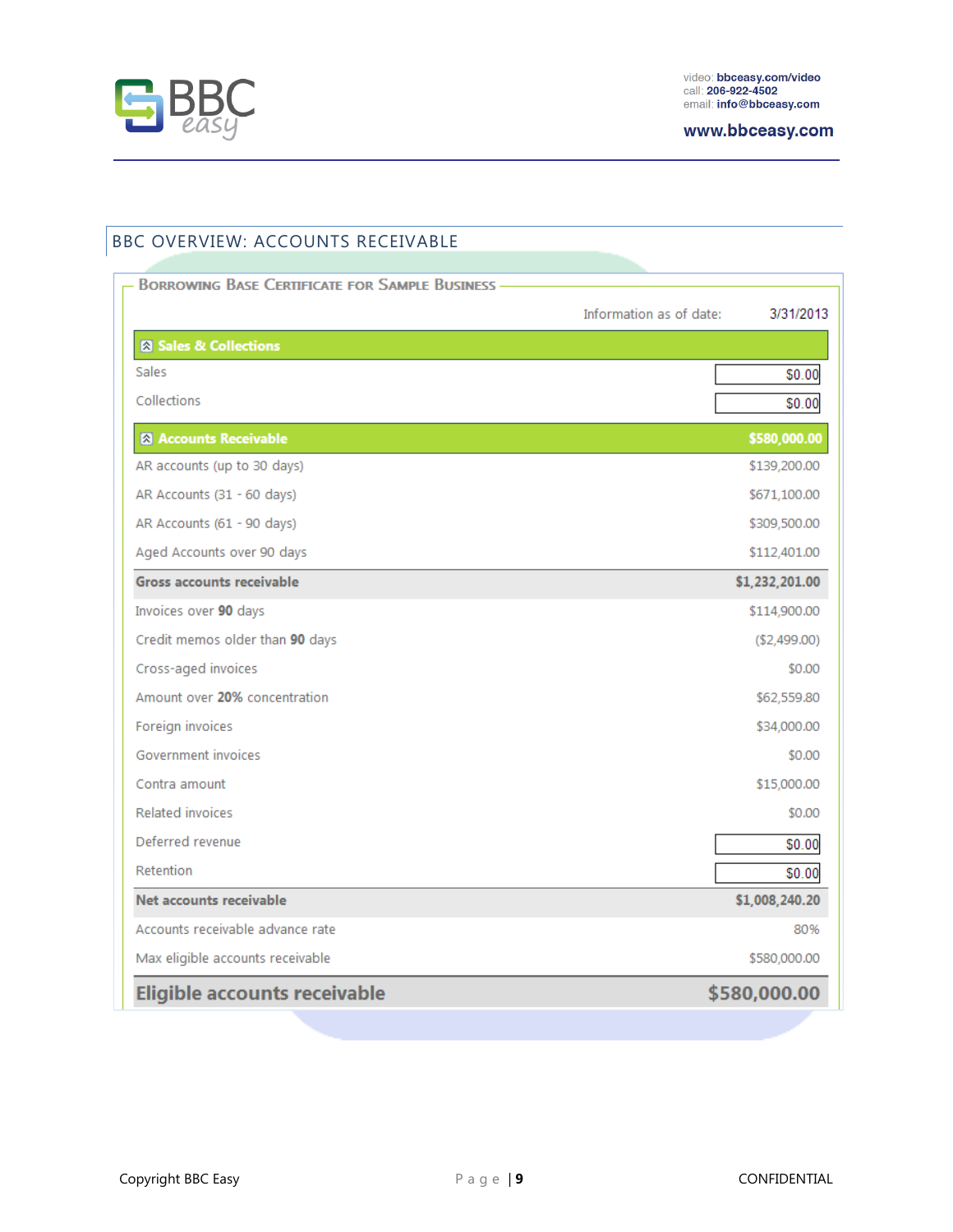

## <span id="page-10-0"></span>BBC OVERIVEW: GROSS INVENTORY

| 8 Inventory               | \$2,811.60  |
|---------------------------|-------------|
| Gross inventory           | \$5,623.19  |
| Inventory advance rate    | 50%         |
| Max inventory             | \$50,000.00 |
| <b>Eligible inventory</b> | \$2,811.60  |
|                           |             |

## <span id="page-10-1"></span>BBC OVERVIEW: INVENTORY CATEGORIES

| <b><sup>2</sup></b> Inventory          | \$60,462.64  |
|----------------------------------------|--------------|
| Gross inventory (raw materials)        | \$120,856.33 |
| Raw materials advance rate             | 50%          |
| Max raw materials                      | \$150,000.00 |
| Eligible inventory (raw materials)     | \$60,428.17  |
| Gross inventory (works-in-progress)    | \$96,357.26  |
| Work-in-progress advance rate          | 40%          |
| Max works-in-progress                  | \$80,000.00  |
| Eligible inventory (works-in-progress) | \$38,542.90  |
| Gross inventory (finished goods)       | \$86,975.87  |
| Finished goods advance rate            | 60%          |
| Max finished goods                     | \$200,000.00 |
| Eligible inventory (finished goods)    | \$52,185.52  |
| <b>Net inventory</b>                   | \$151,156.59 |
| Inventory advance rate                 | 40%          |
| Max inventory                          | \$250,000.00 |
| <b>Eligible inventory</b>              | \$60,462.64  |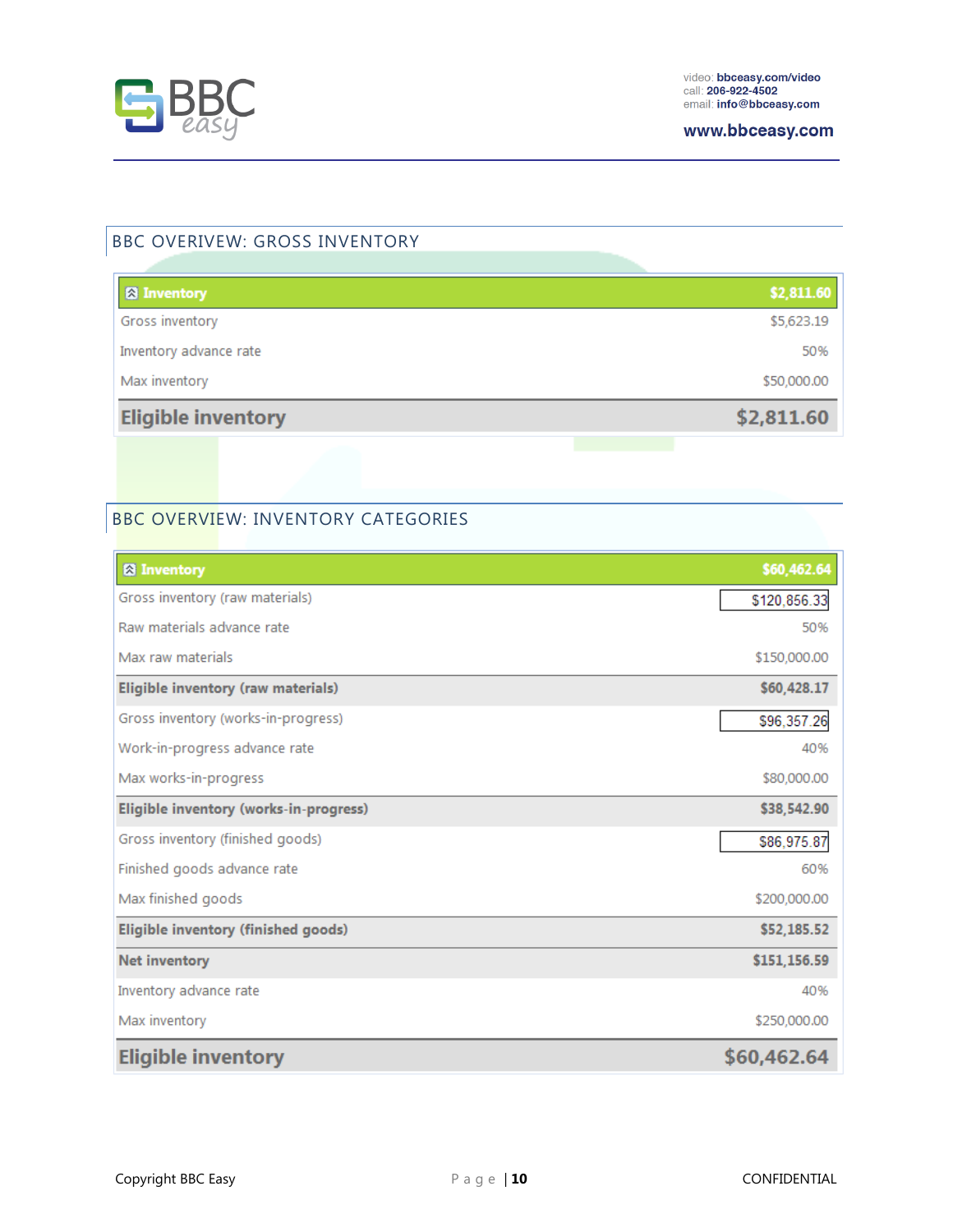

#### <span id="page-11-0"></span>BBC OVERVIEW: AMOUNT AVAILABLE AND ATTACHMENTS

| <b>8</b> Amount Available           | \$165,462.64         |
|-------------------------------------|----------------------|
| Eligible accounts receivable        | \$580,000.00         |
| Eligible inventory                  | \$60,462.64          |
| <b>Eligible borrowing base</b>      | \$640,462.64         |
| Other credits                       | \$15,000.00          |
| Other credits rate                  | 100%                 |
| Max Ioan amount                     | \$1,000,000.00       |
| Other Ioans                         | \$65,000.00          |
| Other debits                        | \$25,000.00          |
| Current borrowing                   | \$150,000.00         |
| <b>Credit line availability</b>     | \$415,462.64         |
| Amount requested                    | \$250,000.00         |
| <b>New credit line availability</b> | \$165,462.64         |
| <b>&amp;</b> Attachments            |                      |
| <b>Upload attachment</b>            |                      |
| <b>Name</b>                         | <b>Uploaded Date</b> |
| <b>AR Detail (Due Date Aging)</b>   | 6/19/2013            |
| AR Detail (Invoice Date Aging)      | 6/19/2013            |
| AR Summary (Due Date Aging)         | 6/19/2013            |
| AR Summary (Invoice Date Aging)     | 6/19/2013            |
| <b>Inventory Valuation</b>          | 6/19/2013            |

## <span id="page-11-1"></span>REVIEWING AND SUBMITTING THE REPORT

Use the buttons to the right of the BBC Overview to view more detailed information on the data imported or to make any necessary adjustments. When you are satisfied with the calculations you can use the "Submit BBC" button to send a notification to your lender that your Borrowing Base is ready for review.

| <b>OPTIONS</b>           |
|--------------------------|
| <b>Adjust Values</b>     |
| <b>View Calculations</b> |
| <b>View Invoices</b>     |
| <b>Submit BBC</b>        |
| Print                    |
|                          |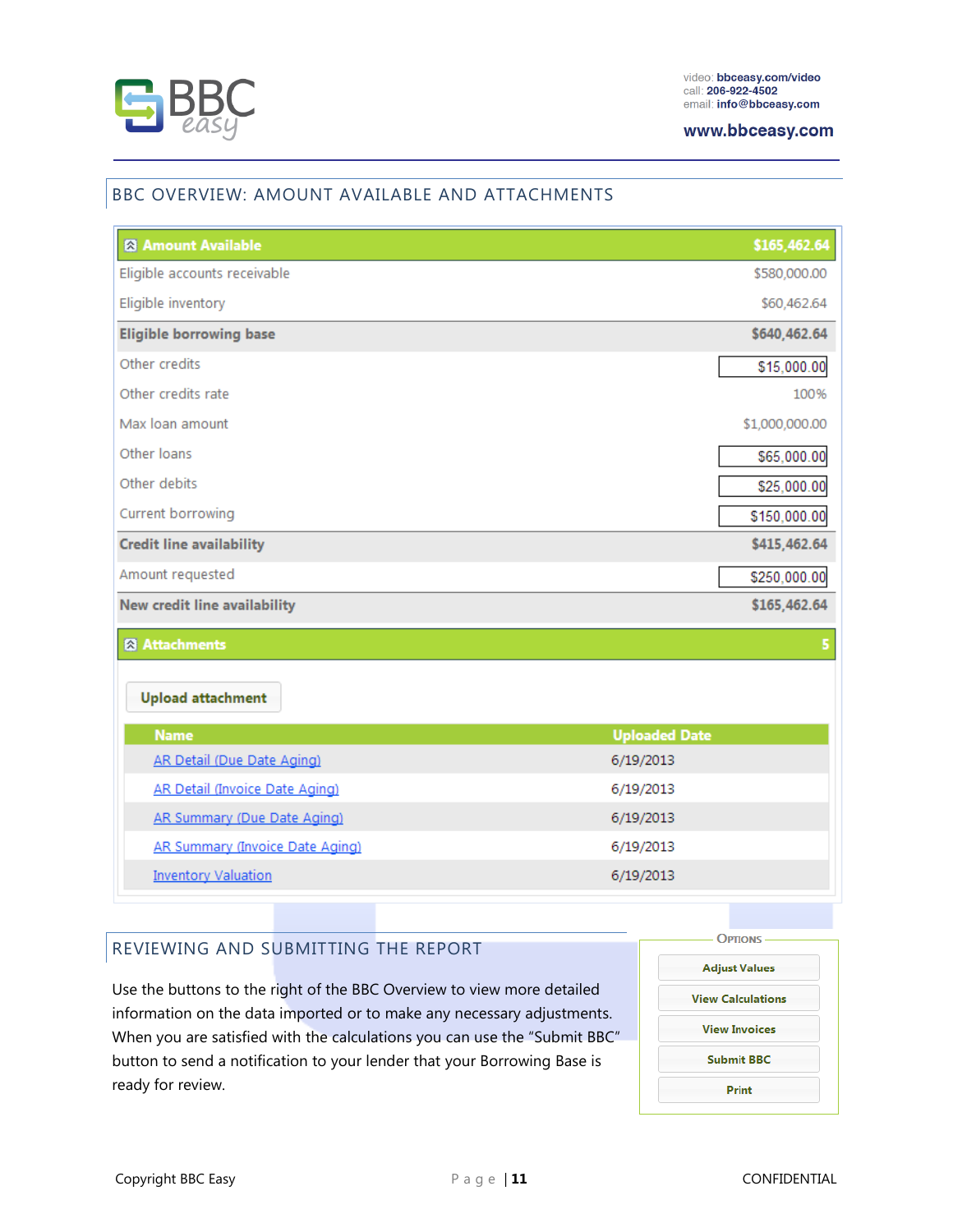

#### <span id="page-12-0"></span>CUSTOMERS LIST

Access your customer list with the "Customers" button in the menu bar. Customers are identified as a specific type which controls how they are affected by the parameters: Standard, Contra, Foreign, Government, & Related. Lenders can also set custom Parameters on a per-customer level such as Max A/R, AR Advance Rate, Concentration %, Cross-age %, and A/R Invoice Date Age. Edit a Customer by click on their name.

| <b>Customers for Sample Business</b> |             |                |               |            |     |     |                                  |
|--------------------------------------|-------------|----------------|---------------|------------|-----|-----|----------------------------------|
| <b>Customer</b>                      | <b>Type</b> | <b>Balance</b> | <b>MAX AR</b> | <b>AR%</b> |     |     | <b>CNC % XAGE % AR AGE Notes</b> |
| Julie's Doll House                   | Standard    | 309,000        | 85,000        |            |     | 15% |                                  |
| Mr Steven Lochrie                    | Standard    | 200,000        |               |            |     |     |                                  |
| E. Benjamin Cheknis                  | Standard    | 187,500        |               |            |     |     |                                  |
| Laurel Lee                           | Standard    | 78,000         |               |            |     |     |                                  |
| Rick's Bar & Grill                   | Related     | 75,500         | -             |            |     |     |                                  |
| <b>Golliday Sporting Goods</b>       | Standard    | 68,200         |               | 90%        |     |     | 120                              |
| Mike Balak                           | Standard    | 47,500         |               |            |     |     |                                  |
| Natalie Chapman                      | Standard    | 46,000         |               |            |     |     |                                  |
| <b>Potters Planting</b>              | Foreign     | 46,000         | ٠             |            |     |     | $\overline{\phantom{a}}$         |
| Rosenstock Books                     | Standard    | 44,000         |               |            | 50% |     |                                  |
| Anne Loomis                          | Contra      | 40,000         |               |            |     |     |                                  |
| Wild Garden Restaurant               | Standard    | 28,900         |               |            |     |     | - Same owner                     |
| Crider's Critters                    | Contra      | 28,000         | ٠             |            |     |     |                                  |
| Carol Corcoran                       | Standard    | 15,500         |               |            |     |     |                                  |
| Sporting Goods                       | Standard    | 12,400         |               |            |     |     |                                  |
| Adam's Candy Shop                    | Standard    | 8,200          |               |            |     |     |                                  |
| Computer Services by DJ              | Standard    | ٠              |               |            |     |     |                                  |
| <b>Bob Crenshaw</b>                  | Standard    | (2,499)        |               |            |     |     |                                  |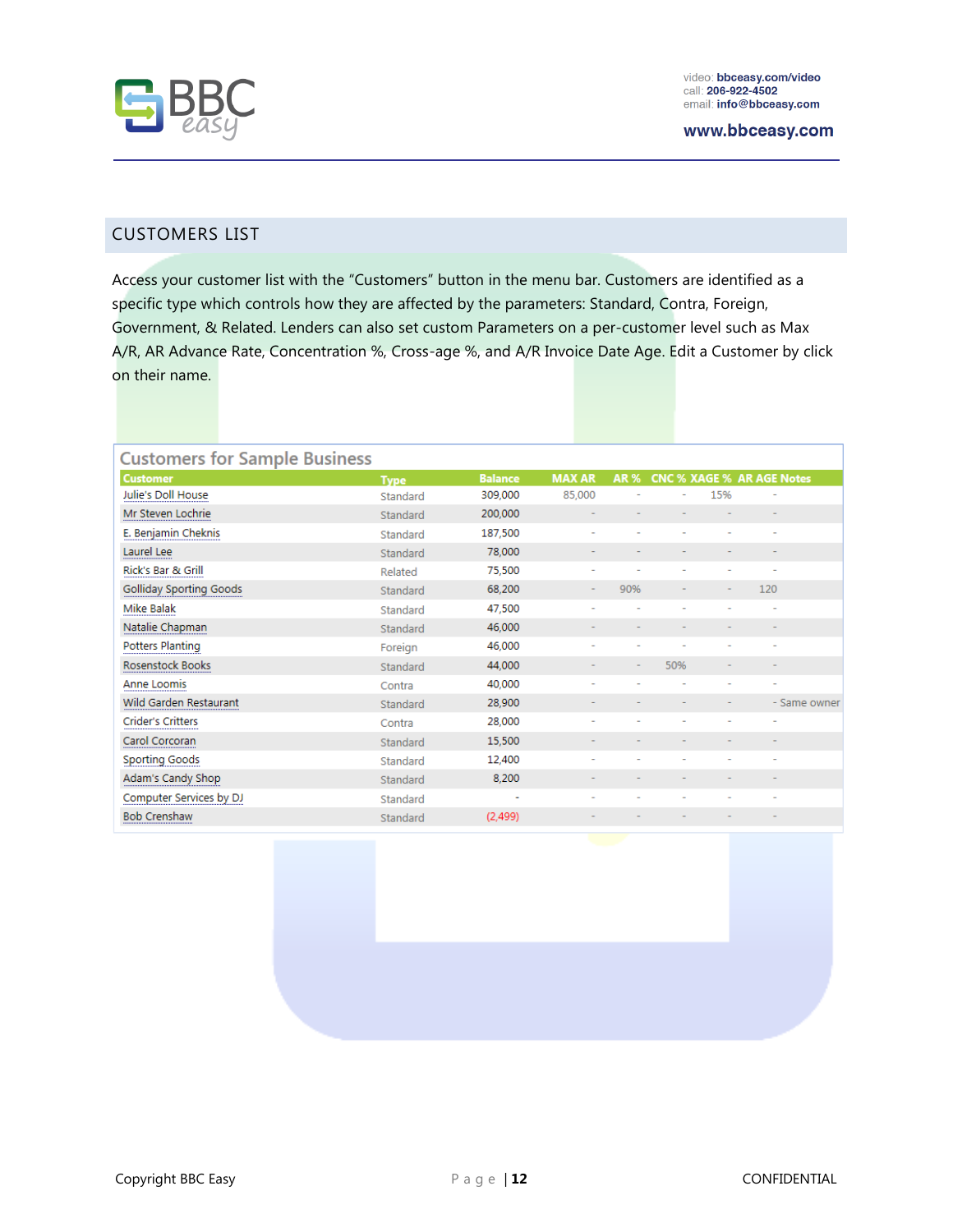

www.bbceasy.com

#### <span id="page-13-0"></span>EDIT CUSTOMERS

By clicking on a customer name, you open up the "Edit Customer Account" page. Here you can change the customer type, Assign Contra Creditors, and create customer groups. Customer groups are useful if you track receivables from multiple departments of the same company.

| <b>Edit Customer Account</b>                                                                         |                                  |                                                                                                                |                            |
|------------------------------------------------------------------------------------------------------|----------------------------------|----------------------------------------------------------------------------------------------------------------|----------------------------|
| Group 1<br>Account Type                                                                              | Standard<br>$\blacktriangledown$ | Open Balance                                                                                                   | 14,510                     |
| <b>CUSTOM LENDING PARAMETERS -</b><br>Max AR<br>AR Advance Rate<br>Max Concentration<br><b>Notes</b> |                                  | Max Cross-Aging %<br>Max Invoice Age                                                                           | ۰<br>÷,                    |
| <b>CONTRA ACCOUNTS -</b><br>You may assign vendor accounts as contra to this<br>customer.            |                                  | <b>GROUPED CUSTOMER ACCOUNTS -</b><br>Freeman, Kirby<br>Hendro Riyadi<br>E. Benjamin Cheknis<br>Allard, Robert |                            |
|                                                                                                      | <b>Assign contra creditors</b>   |                                                                                                                | <b>Edit customer group</b> |
|                                                                                                      |                                  |                                                                                                                | OK<br>Cancel               |